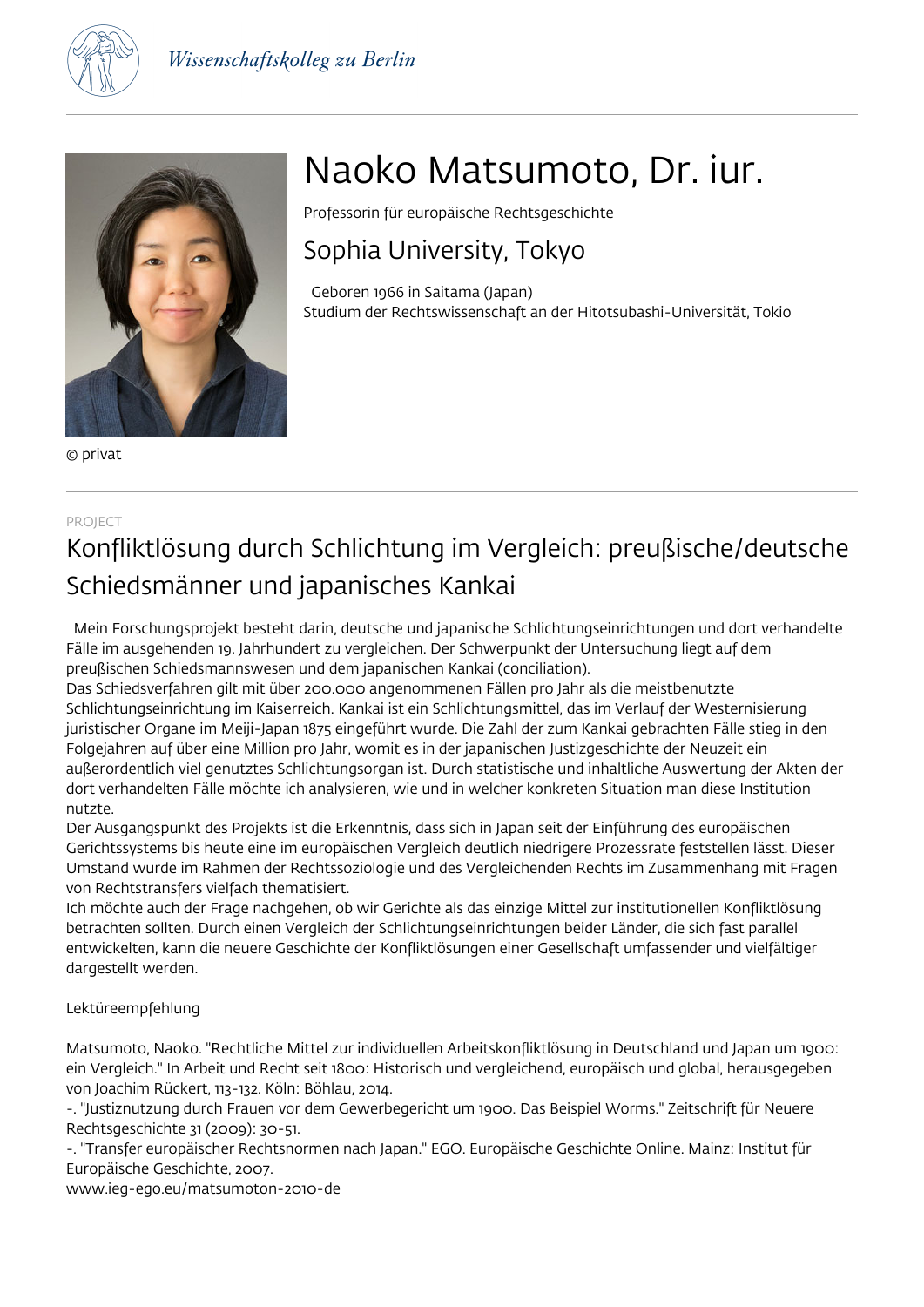## Prussian/German Arbiters and Japanese Kankai as "Alternative" Dispute Resolution: The Limits and Potential of the Comparative Historical Perspective

There is no society where a person can be preserved from whatever conflicts. Conflict is part of our social life and that is why we have courts. But the institutional mechanisms of conflict resolution take different forms in different societies. My interest is in comparing these differences from the perspective of cultural history. But the question is how and to what purpose - it is a question pertaining to the methodology involved in the comparative approach.

Not that there is any lack of historical research employing a comparative perspective when it comes to court procedures. To the contrary. The research repeatedly shows the crass contrast between many Western countries for instance the United States where there is a tradition of often invoking the courts - and Eastern Asian countries where there are relatively infrequent cases of litigation (Germany is somewhere these two extremes). Sociologists of law have attempted to explain this difference through use of theories pertaining to mentalités and modernization, through the impact of economic trends (Wollschlägersche Welle) and through institutional deficits. On the other hand there is insufficient comparative historical research on modern extrajudicial conflict resolution or what is known as ADR - "alternative dispute resolution." In my view ADR is an important factor in obtaining a comprehensive view of a society<sup>m</sup>s mechanisms for conflict resolution, especially pre-1900, when a variety of public arbitration bodies were established.

My project is intended to draw an essential comparison between two concrete arbitration bodies. The first of these is the Schiedsmann, which was a local honorary office held by non-jurists; the Prussian Arbiter Ordinance of 1879 is the representative law for this office. The other entity was the kankai, a judicial organ along lines of the French "juge de paix" (justice of the peace) which was introduced into Japan by way of some two hundred arbitration courts. Both of these institutions handled a great number of disputes. It is through analysis of concrete cases and with aid of the research concept "use of justice" that I hope to flesh out the alternative perspective of comparative studies vis-à-vis the aforementioned modernization theory, among others.